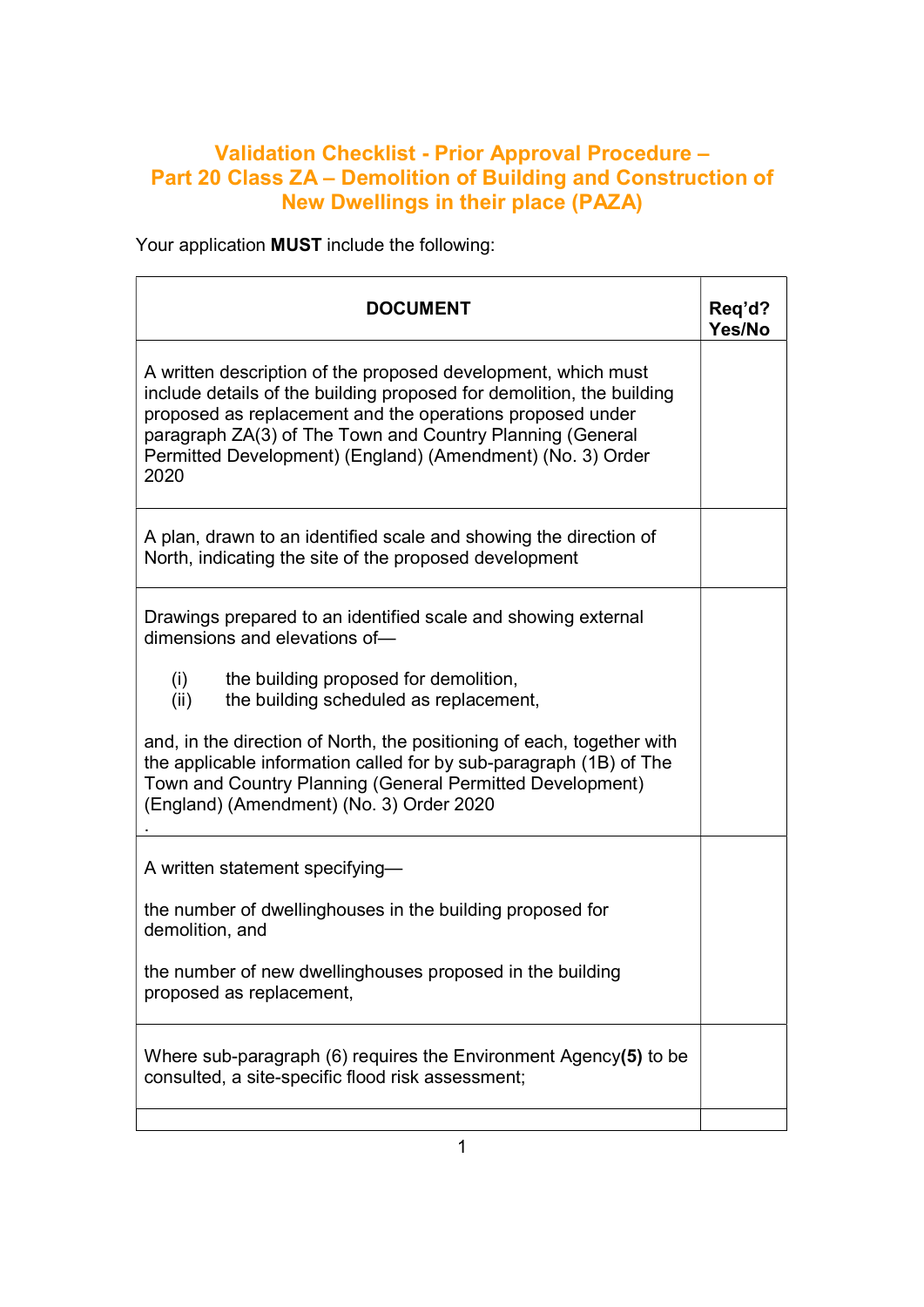| A written statement in respect of heritage and archaeological<br>considerations of the development                                                                                                                                   |  |
|--------------------------------------------------------------------------------------------------------------------------------------------------------------------------------------------------------------------------------------|--|
| The developer's contact address; and                                                                                                                                                                                                 |  |
| the developer's email address if the developer is content to receive<br>communications electronically                                                                                                                                |  |
| The Relevant Fee Required                                                                                                                                                                                                            |  |
| Where applicable, details of any assistance or advice sought from a<br>planning officer prior to submitting your application - please indicate<br>dates of any correspondence or discussion, reference number and<br>name of officer |  |
|                                                                                                                                                                                                                                      |  |
| In addition to the requirements specified above, further information<br>may be requested by the case officer in order to assist with the<br>processing of the application.                                                           |  |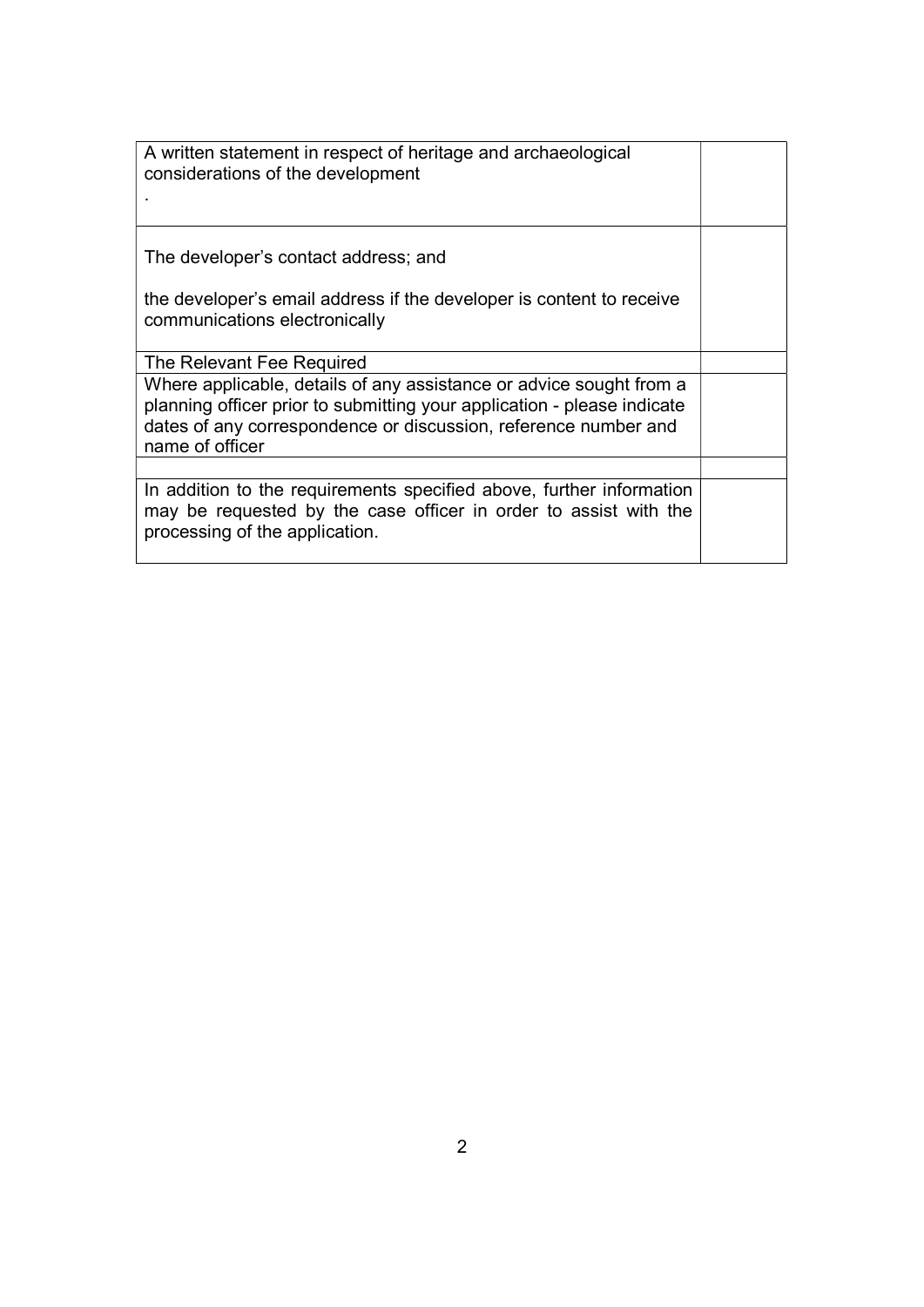## Class ZA

The information required under Paragraph ZA(3) referred to above are;

- (a) operations reasonably necessary for the demolition and construction, which may include the installation of a basement or cellar in the new building, whether or not there is one in the old building;
- (b) works for the removal of plant servicing the old building;
- (c) works for the disconnection of services from the old building;
- (d) works for the removal of any means of access to and egress from the old building;
- (e) works for the removal of storage and waste from the old building;
- (f) works for the installation of plant to service the new building;
- (g) works for the installation of services to be connected to the new building;
- (h) works to enable access to and egress from the new building, including means of escape from fire;
- (i) works for the construction, within the new building, of storage, waste or other ancillary facilities to support the new building;

(j) the use of scaffolding and other temporary structures to support the operations listed in paragraphs (a) to (i) over a period—

(i) starting with their installation no earlier than one month before the beginning of those operations, and

(ii) ending with their removal no later than one month after the completion

of

those operations.

## The information required by sub-paragraphs 1(B) referred to above is;

The information referred to in sub-paragraph (1A)(c), which so far as practicable, is to be presented in the direction of North and to show elevations is—

(a) where the building proposed as replacement is a block of flats—

(i) the position and dimensions of windows, doors and walls in the block and in each dwellinghouse in it, and